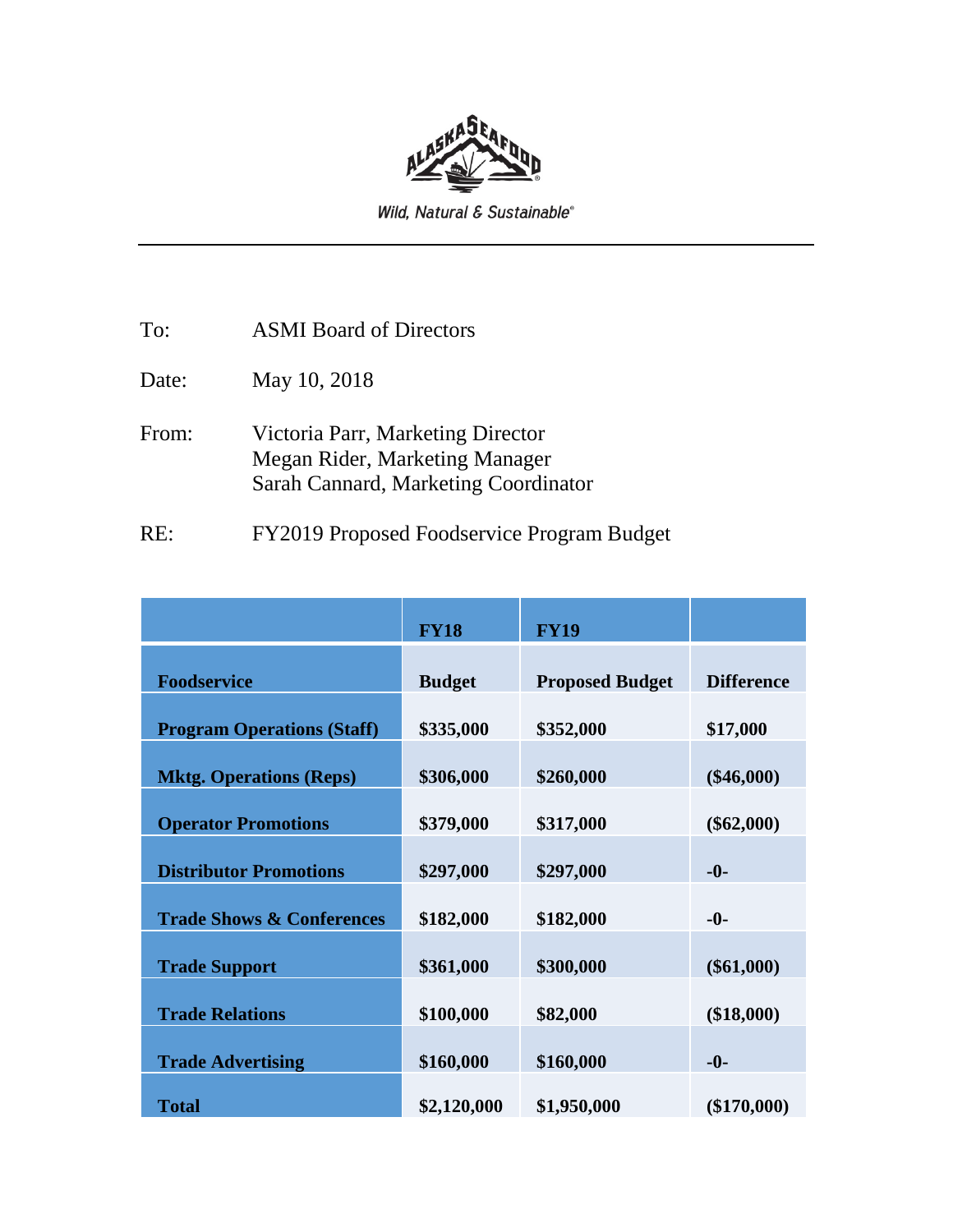

# **Foodservice FY19 Budget Breakdown by Percentage:**

# **Foodservice Program Budget Summary and Activity Overview:**

|                                  | FY2018 Budget         | FY2019 Budget         |  |
|----------------------------------|-----------------------|-----------------------|--|
| <b>Total Foodservice Budget:</b> | \$2,120,000           | \$1,950,000           |  |
| <b>PERSONAL SERVICES:</b>        | \$335,000             | \$352,000             |  |
| Personnel<br>Travel              | \$295,000<br>\$40,000 | \$312,000<br>\$40,000 |  |

**↑ 17,000** (*Salary & benefits funding determined by ASMI Fiscal)*

Filling open staff positions and balancing between the two programs and keeping travel costs at FY18 levels.

This category funds 50% of the domestic marketing director (Victoria Parr), 50% of the domestic marketing manager (Megan Rider), 100% of the marketing coordinator (Sarah Cannard) and 50% marketing technician (TBD) plus all travel expenses for staff members.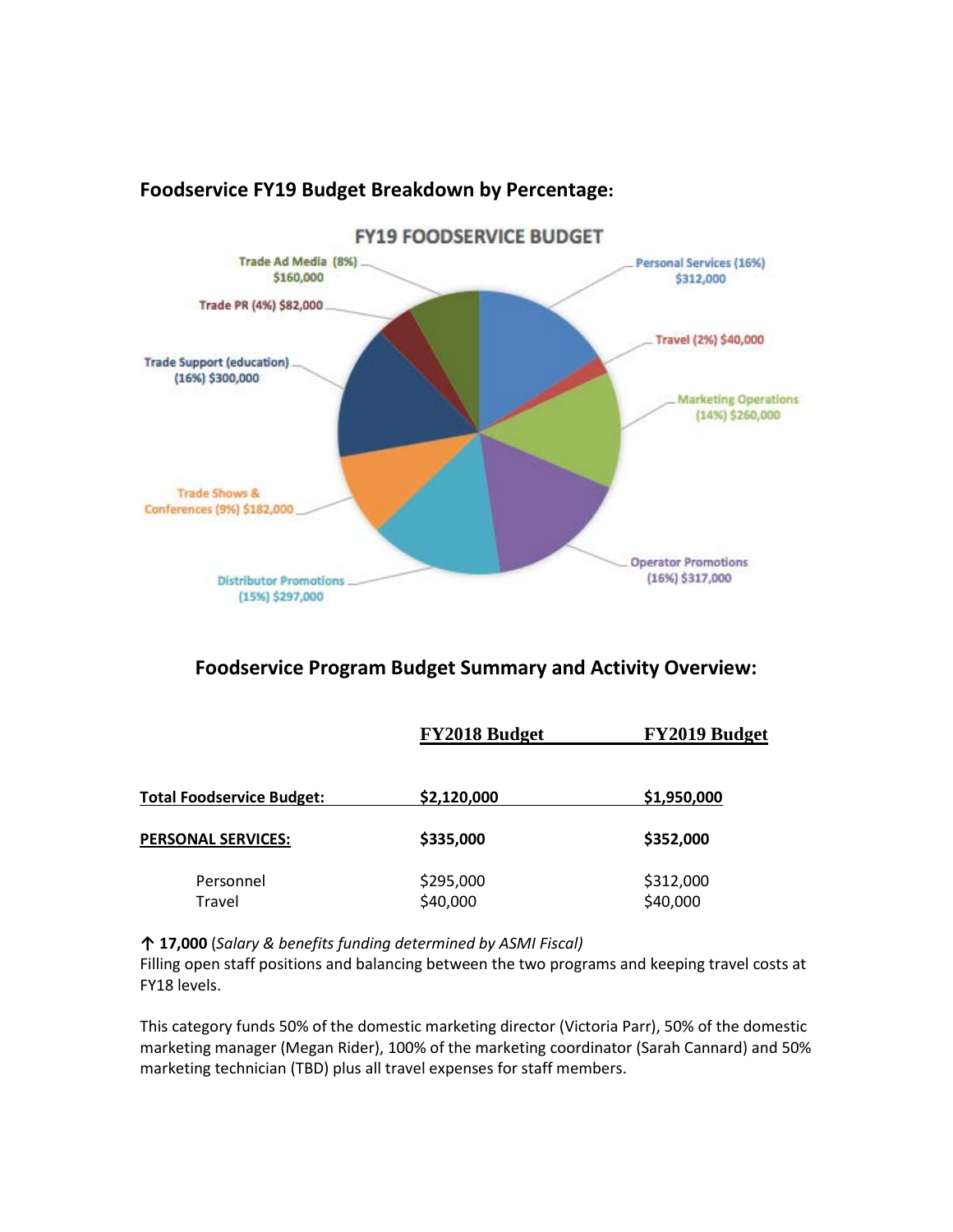## **MARKETING OPERATIONS: \$306,000 \$260,000 (↓\$46,000 Recommended)**

*Decrease reflects evenly splitting TS fees between programs & starting contract fee level w/new National Accounts Rep*

This category funds foodservice marketing representatives and all of their travel and expenses. These representatives include 100% National Accounts Rep (TBD), 100% Distributor Promotions (Dave Woolley), and 33% Marketing Consultant (Tricia Sanguinetti).

| <b>OPERATOR PROMOTIONS:</b><br>$(\downarrow$ \$62,000 Recommended) | \$379,000 | \$317,000 |
|--------------------------------------------------------------------|-----------|-----------|
|                                                                    |           |           |

*FY19 Domestic is targeting the "Originator" and the "Optimizer" looking for new partnerships that are popular with these super consumer segments.*

This category covers customized national restaurant account promotions which have been very effective in expanding menu visibility of Alaska seafood. The latest research from Datassential shows that among proteins, Alaska seafood remains the #1 brand featured on U.S. menus. This program has been important in supporting species that need help in the marketplace as well as creating demand for all Alaska seafood. With the new strategy Domestic will use this channel to reach our target super consumers: Optimizer and Originator. With a new National Accounts Representative coming on and our new strategy we are reducing spend and making effort to micro target those segments.

- Leading growth chains
- Quick service and fast casual restaurants
- Casual and targeted upscale chain restaurants
- Non-commercial/foodservice management firms

#### **DISTRIBUTOR PROMOTIONS: \$297,000 \$297,000 (no change recommended)**

ASMI works with the top distributors in the U.S. to generate increased demand for all species of Alaska seafood. The majority of distributor promotions involve the sales of frozen Alaska seafood items into all foodservice segments. Distributors are a critical link in the foodservice sales path because they sell to chain accounts, foodservice management companies, and independent operators. Through these promotions, Domestic has been very successful in partnering with distributors at the corporate level to facilitate the growth of the Alaska seafood brand. Target segments include:

- Top broadline distributors
- Seafood specialty distributors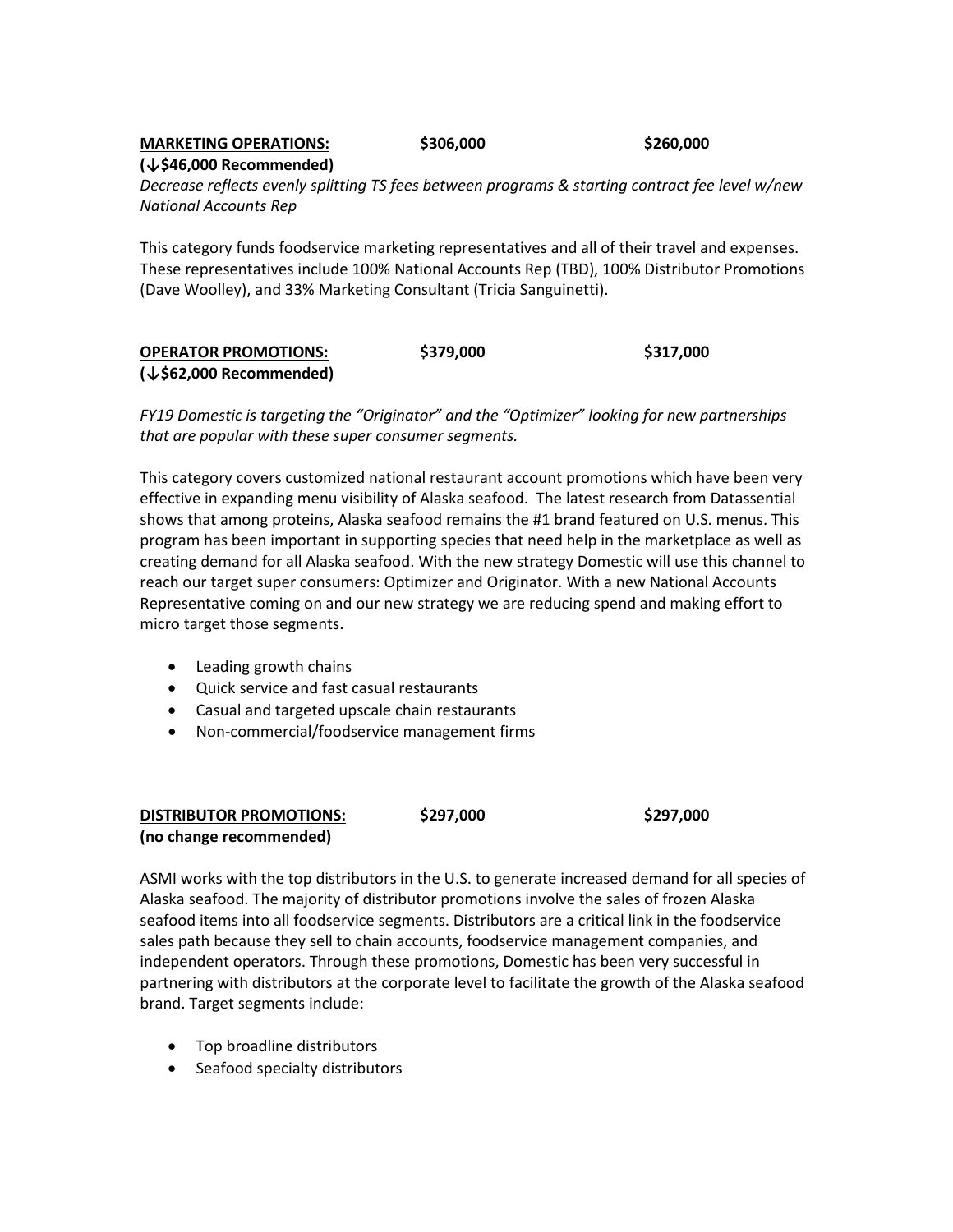### **TRADE SHOWS & CONFERENCES**: **\$182,000 \$182,000**

#### **(no change recommended)**

- National Association College and University Foodservice (NACUFS)
- Marketing Executive Group (MEG)
- National Restaurant Association (NRA)
- Culinary Institute of America (CIA) Conferences
- Boston Seafood Show (Seafood Expo North America)
- Les Dames d'Escoffier
- International Corporate Chefs Association (ICCA)
- The Flavor Conference

To heighten awareness about the Alaska brand and build relationships throughout the foodservice industry, Domestic participates in key trade shows and conferences. It allows staff the opportunity to meet a large number of key decision makers with minimal cost to the organization. Product demonstrations and seminars are also leveraged to maximize brand impact. Seafood Expo North America is the largest expenditure that comes out of this category.

| <b>TRADE SUPPORT:</b>               | \$361,000 | \$300,000 |
|-------------------------------------|-----------|-----------|
| $(\downarrow$ \$61,000 recommended) |           |           |

*Decrease by incorporating recipe dev with training programs contracts, better management print materials – reducing silos between programs, and exploring digital collateral packages.*

Creating educational materials and programs for foodservice operators and distributors is an important part of the foodservice program. While Domestic is known for excellence in this area it is important that we continue to refresh collaterals to remain on trend and inspire promotions with operators. These materials are extensively used by our industry and the offer of collateral support is a wonderful sales tool.

Trade support includes recipe development, photography, website content, culinary training programs, patron research, seafood products for display or tasting at events, production (creative), and print costs of our point-of-sale (POS) materials.

Domestic is looking into ways of decreasing storage costs, sharing assets between programs, and digitizing support materials as a way of reducing costs.

## **FOODSERVICE TRADE RELATIONS: \$100,000 \$82,000 (↓\$18,000 Recommended)**

*Decrease is a result of balancing contract fee between programs.*

Foodservice public relations efforts are targeted toward the foodservice trade which includes chefs, distributors, marketing and purchasing executives, culinary schools and anyone associated with the foodservice industry. These activities include editorials, product releases